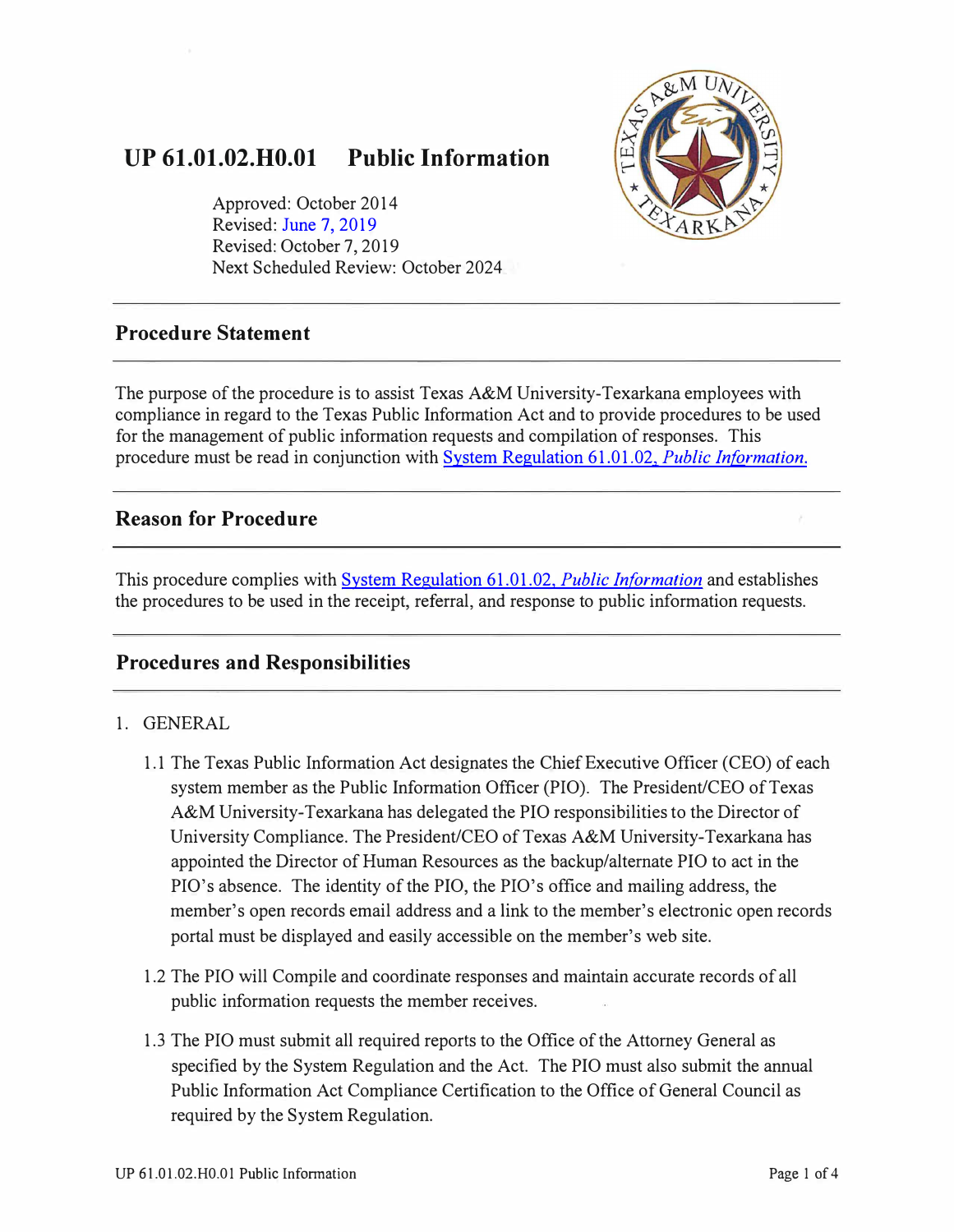- 1.4 The PIO shall ensure the prominent display of Attorney General's Public Information Act Poster "that contains basic information about the rights of a requestor, the responsibilities of a governmental body, and the procedures for inspecting or obtaining a copy of public information under" the Act.
- 1.5 The PIO and the backup/alternate must complete open records training as required by the Act.

#### 2. RECEIPT OF PUBLIC INFORMATION REQUESTS

- 2.1 Manner of Receipt
	- 2.1.1 No official format is required, but information must be requested in writing and contain requestor contact information. Public information requests may only be submitted by one of the following methods to the PIO: hand delivery, US mail, email, or the electronic open records portal. Requests must be addressed directly to the PIO. Departments receiving requests directly from the requestor any means should ask the requestor to resubmit the request to the PIO, when possible.
	- 2.1.2 A PIO may not make any inquiry of the requestor except to establish proper identification, seek clarification to determine what public information is being requested, or seek to narrow the scope of a request for a large amount of information. They may not make any inquiry into the purpose of a request. All requests will be treated uniformly without regard to the position or occupation of the requestor or whether the requestor is a member of the media.
	- 2.1.3 Upon receipt of a public information request, the PIO must promptly
		- a. Process the request through the member's electronic open records portal.
		- b. Send an acknowledgement of receipt to the requestor, including its assigned portal number.

### 3. RESPONSES TO PUBLIC INFORMATION REQUESTS

- 3.1 The PIO will notify the CEO/President of requests that may have public relations significance.
- 3.2 The PIO will distribute public information requests to the appropriate departments for the purpose of gathering responsive documents. Departments will search for the requested information and notify the PIO by the next business day, if possible, what responsible information the department possesses. The department will then provide responsive documents to the PIO as soon as possible, preferably within three (3) business days. If the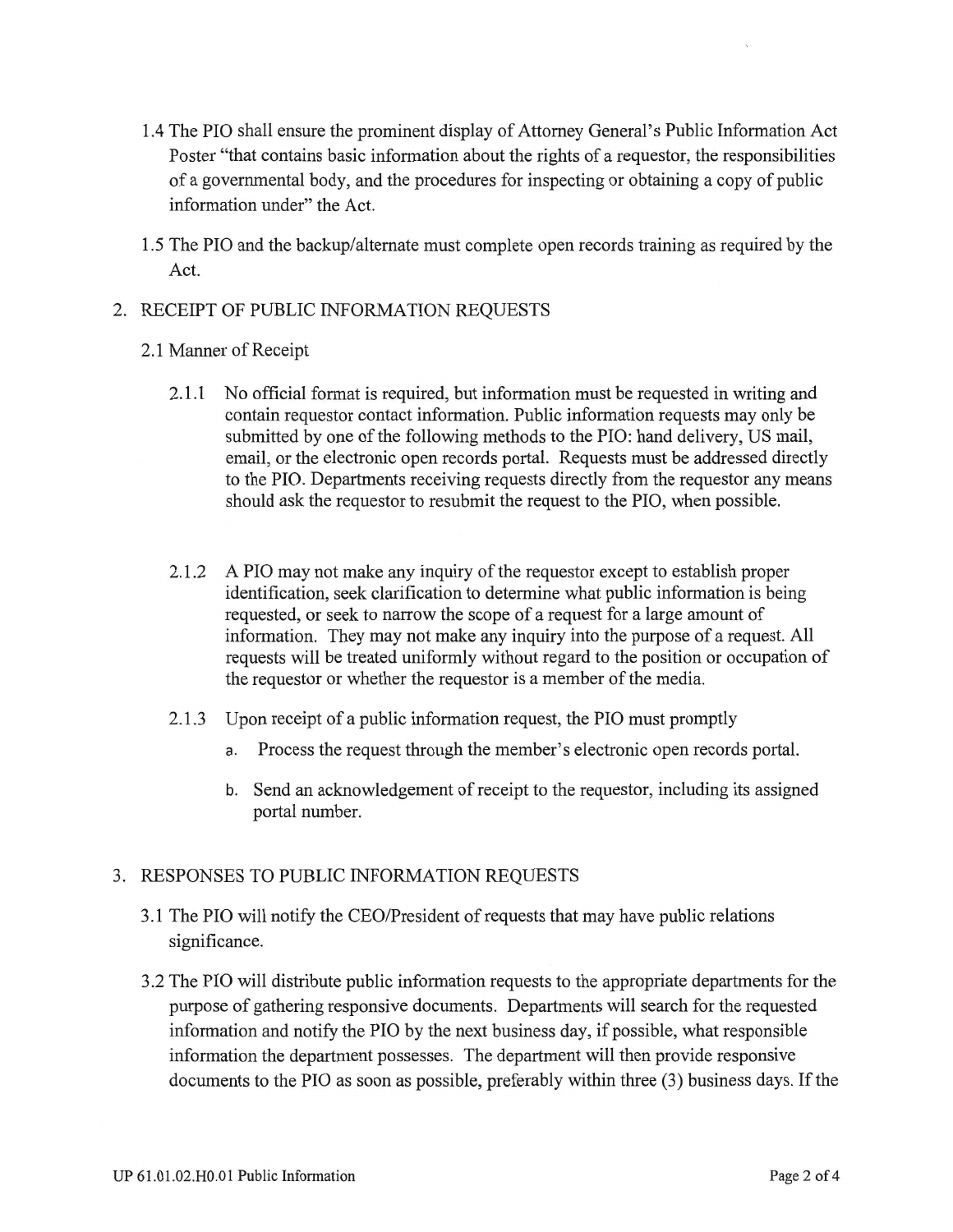three-day deadline cannot be met, the department will notify the PIO and request an extension.

- $3.1.1$ Records shall be provided electronically (via e-mail, flash drive or CD) when possible;
- 3.1.2 If necessary to provide hard copies, copies should be single sided with staples removed:
- 3.1.3 No redactions shall be made to responsive documents, except as determined by attorney general decision or Texas Government Code, Chapter 552;
- 3.1.4 Responses to multiple items shall be sorted and identified per item;
- $3.1.5$ Concerns regarding release of certain responsive items shall be noted and provided to the PIO with the response. The PIO will consult and coordinate with the OGC about responses with potential exception to disclosure under the Act. The PIO is responsible for following the procedures and timelines required in the System Regulation.
- 3.1.6 If the information for the response cannot be made available within 10 business days after receiving a written request for information, the PIO must certify this fact in writing to the requestor and set a date and hour within a reasonable time when the information will be made available.
- 3.3 A response to a public information request includes responsive documents that exist at the time of a request
	- 3.2.1 A governmental body is not required to create new documents in response to a request
	- 3.2.2 A database, as it exists at the time of a request, is considered an existing document.
- 3.4 Responsive documents MUST ONLY be distributed by the PIO to the requester.
- 3.5 Charges will be assessed as described in System Regulation 61.01.02, Public Information.
	- Cost estimates should be determined by taking a sample section of the responsive 3.4.1 information and multiplying the sample by the total number of sections using the rates approved by the Office of the Attorney General as found in the Texas